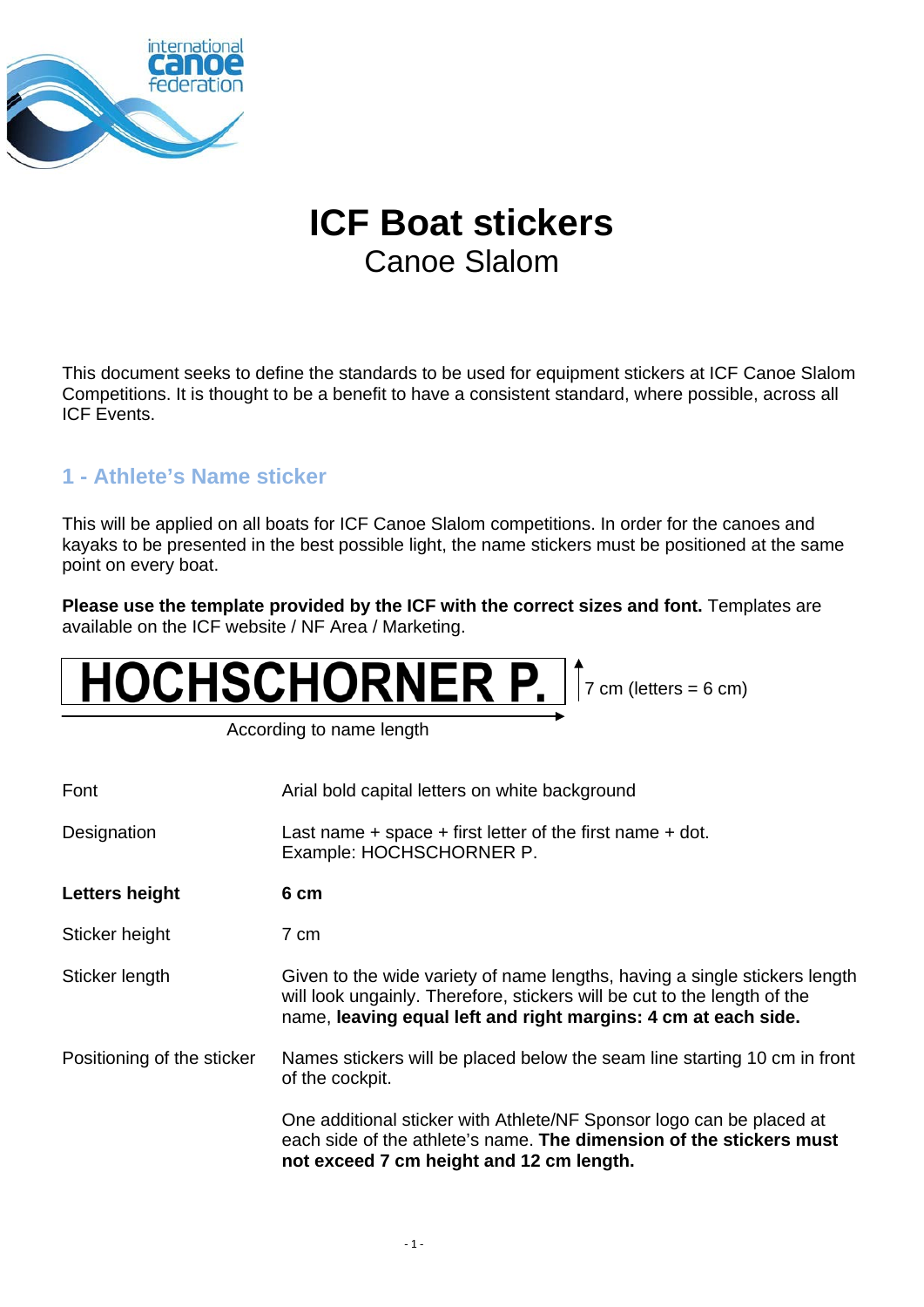# **Examples of sticker's positioning**













C1

K1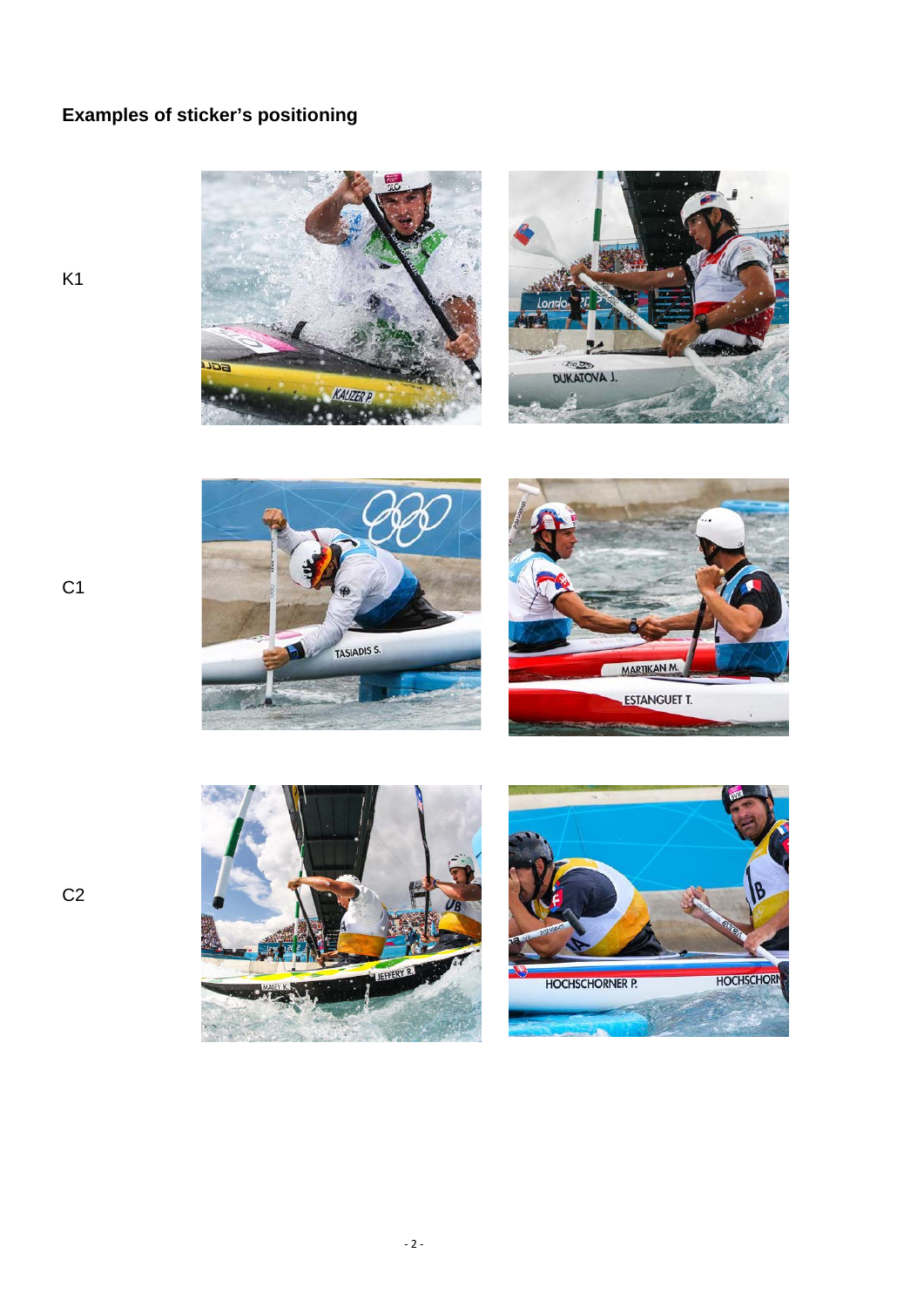### **2 - Country Code sticker**

The Country code sticker will be in one or two parts. **Please use the templates provided by the ICF with correct sizes and font.** 

#### **General view of the whole sticker:**



| Font                | NOC Tricode: Arial bold capital letters black on white background                       |
|---------------------|-----------------------------------------------------------------------------------------|
| Letters height      | 7 cm                                                                                    |
| Sticker height      | $23 \text{ cm}$                                                                         |
| Sticker width       | 22 cm                                                                                   |
| Designation         | ICF logo + NOC tricode + HOC Sponsor logo (if needed by the HOC)                        |
| Positioning sticker | 1 sticker on the deck at the front of the boat (at the front of the Athlete's<br>area). |

#### **Two templates are provided in several formats (ICF website /NF Area / Marketing):**



EVENT SPONSOR<br>LOGO

#### *CSL\_top.pdf*

The HOC must place a sticker with the ICF logo and the country code on the boat. **Please use the template provided by the ICF**. height 15.5 cm, width 22 cm

#### *CSL\_below.pdf*

An additional space is reserved for the HOC below the NOC sticker for the Event Sponsor logo. A template is available. height 7.5 cm, width 22cm